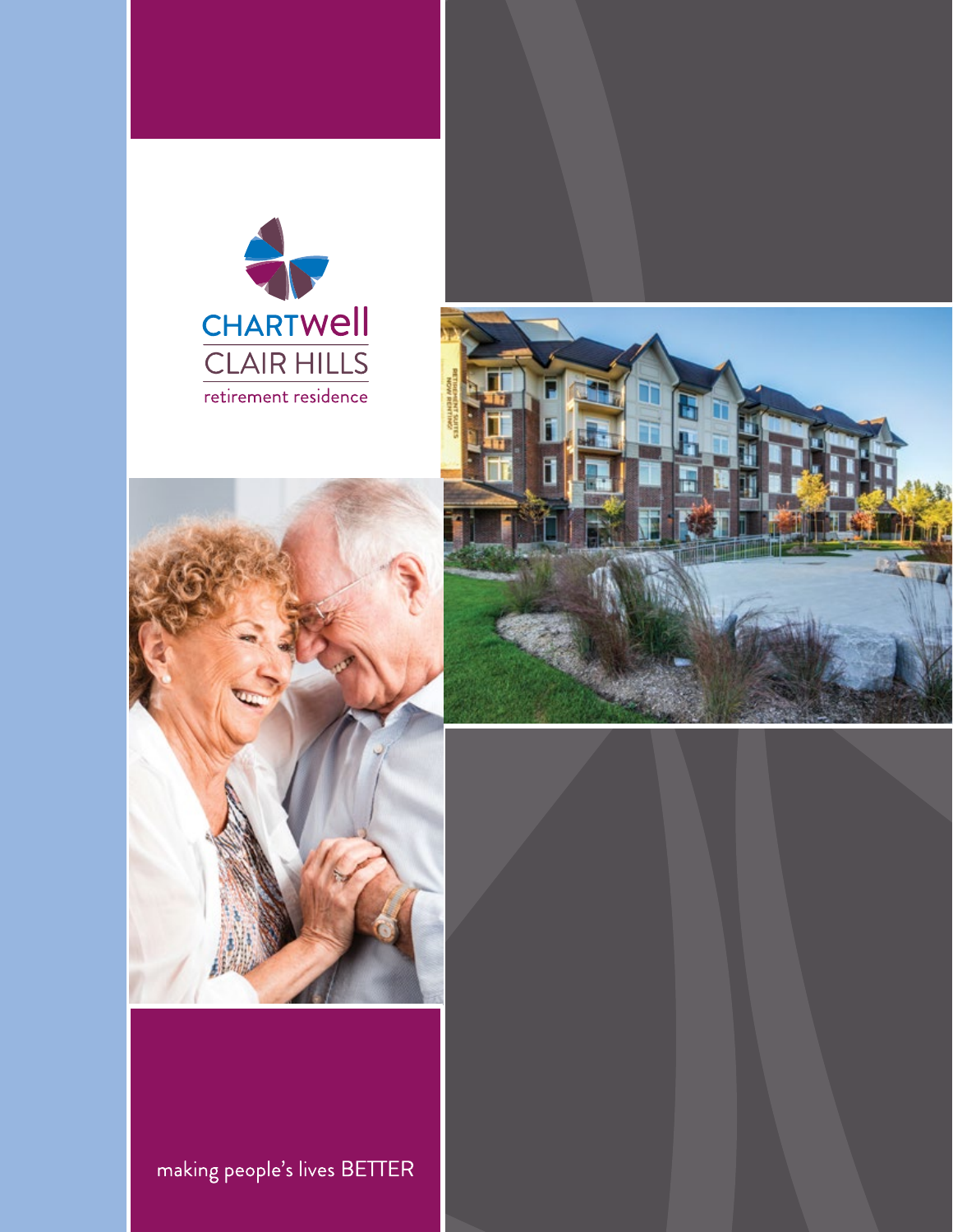Experience **upscale, worry-free** retirement living in Waterloo, thanks to **flexible services** personalized to **your lifestyle.** 

### PART OF OUR COMMUNITY SINCE 2012

Chartwell Clair Hills is an upscale continuum of care retirement residence in the Laurelwood neighbourhood of Waterloo offering a convenient and flexible lifestyle in a refined setting that reflects all the comforts of home. Our established retirement community is known for its vibrant and energetic atmosphere, where you can comfortably age in place as your needs change over time.

We offer a complement of independent supportive living and assisted living services designed to

empower you to live each day to the fullest. Delicious cuisine served daily in our attractive dining room means you don't have to worry about preparing your own meals; housekeeping services mean your personal living space always feels fresh and inviting; and a variety of optional leisure experiences means you can pursue a new hobby or socialize with friends. The choice is yours, and that also applies to the flexible wellness services we offer to help you feel your best.

**MANUFACTURE**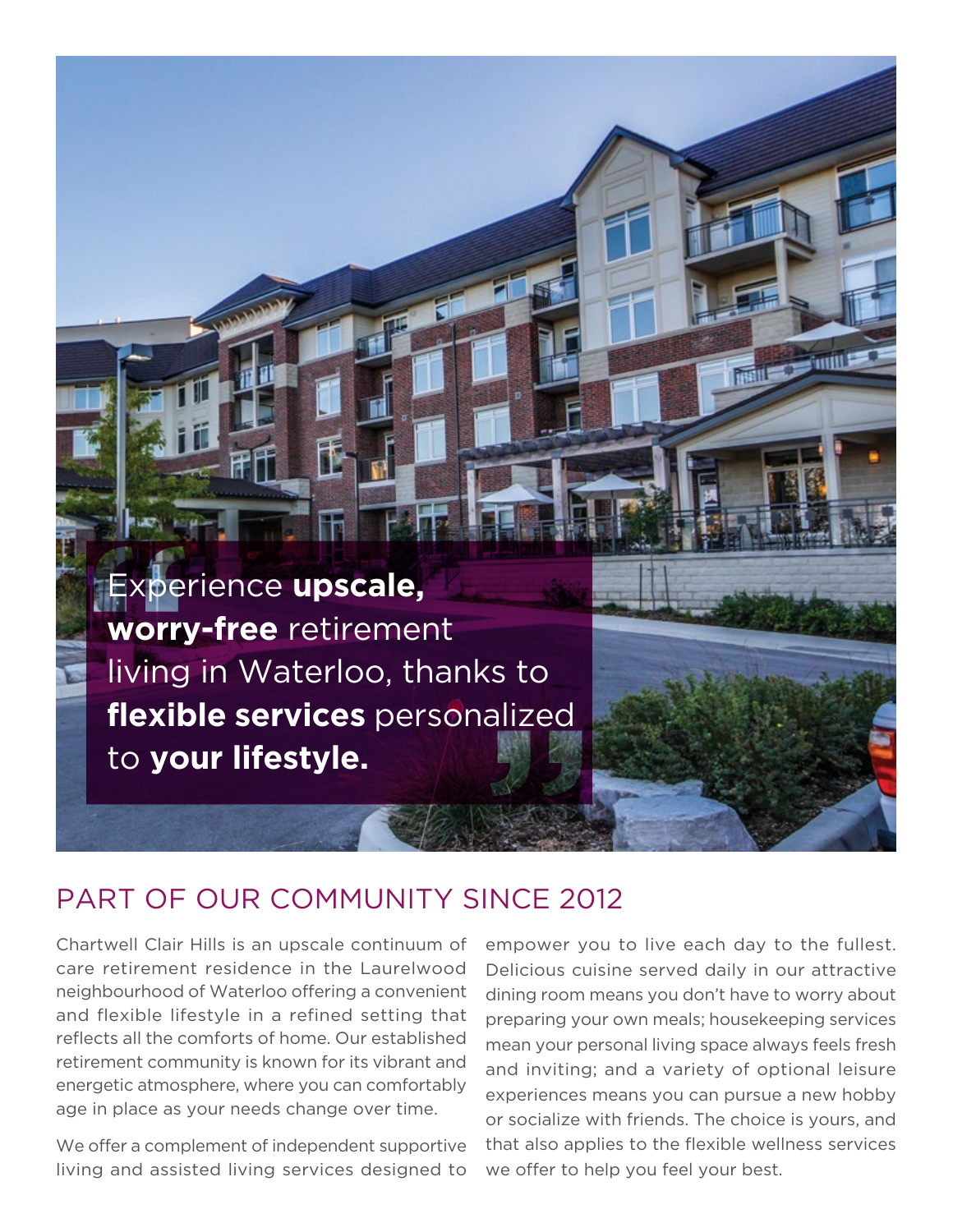# OUR UNIQUE LIFESTYLE

Shaker-style millwork, dark oak and nickel accents, stone fireplace features, floor-toceiling windows—is this classic Arts and Craftsinspired design what you thought of when you imagined living in a retirement community? Here, you'll find the sophistication that defines our residence extends from the front door right into the privacy of your personal living space. We offer a wide selection of suite sizes and layouts, including spacious studio, one-bedroom, one-bedroom-plus-den, twobedroom and two-bedroom-plus-den suites. Every layout includes tasteful design features that speak to our devotion to the smallest of details, as well as spectacular views of our surrounding greenspace.

When you aren't enjoying your beautiful suite, you may find yourself in one of our many modern amenities, such as our bistro pub, saltwater pool, activity room, library or salon and spa. We also have a solarium for individuals who enjoy gardening, exercise facilities and a movie theatre—meaning there's something for everyone.

Explore our Living at Chartwell brochure to learn more about dining, lifestyle activities and personalized care services.









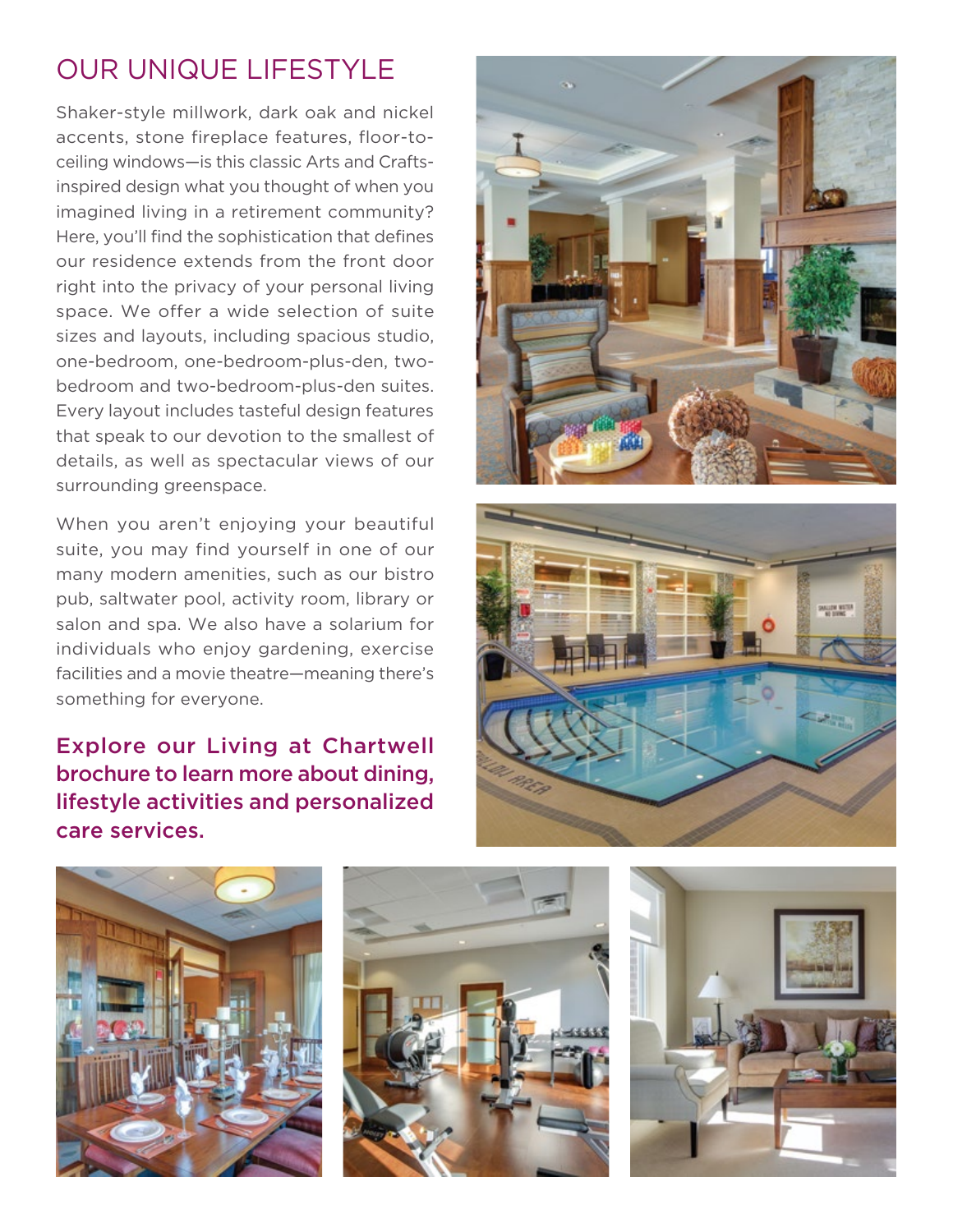# FACTS & FEATURES



#### IN THE NEIGHBOURHOOD

- Grocery stores Restaurants Transit
- **Pharmacies Medical clinics** Medical clinics Coffee shops
- 

#### **ACTIVITIES**

- 
- programs **Gardening Community** Cardening **Pet visits**
- Day trips\*
- 
- 
- 
- 
- 
- **Shopping Community Shopping Community** Banks **Community Banks** Places of worship
- Educational activities Exercise Exercise Guest speakers **Social and recreational Community Crafts Crafts** 
	-
- 
- 
- 
- DINING SERVICES A la carte menu Maître D' Catering\* • Open seating dining **Special diets accommodated • Freshly prepared snacks** Flexible dining times Meals for guests\* Wine service

### CARE SERVICES

- Medication supervision On-site Nurse Visiting Physician\* /administration\* CareRx Pharmacy Care Assist Program
- Assistance with activities **a** Physiotherapy\* **Therapeutic bath** of daily living **\* Esthetician** services **\***
- 
- -
	-
- 
- 
- 
- 

- **AMENITIES**
- **Dining room Bistro/cafe Communist Property Library Communist Property** Bistro/cafe
- Private dining room Country kitchen Movie theatre
- 
- 
- 
- **Bar/lounge Fitness room Bar/lounge Pool**
- 
- 
-